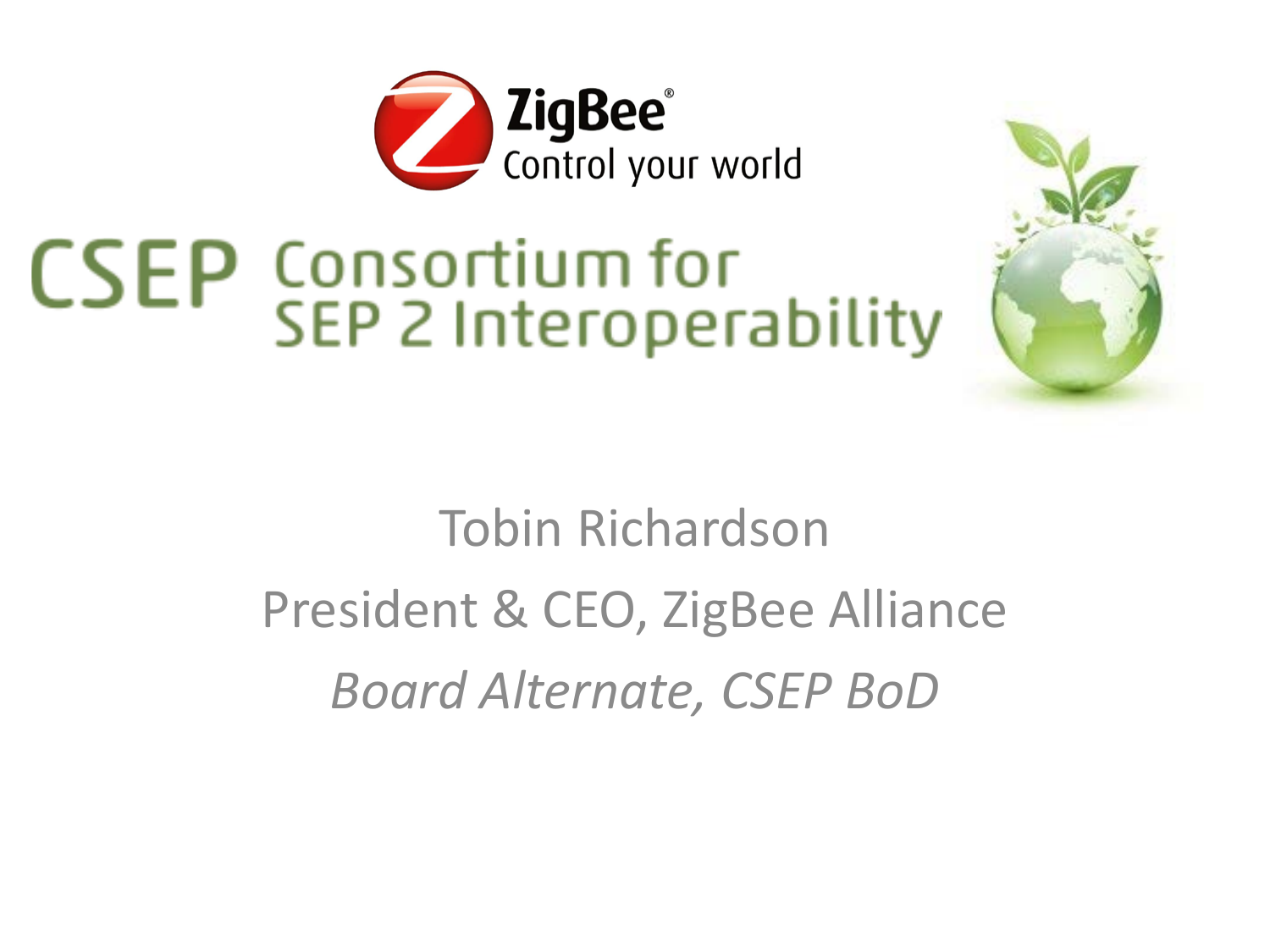# Smart Energy Profile 2.0

- A conversion of ZigBee Smart Energy 1.x to IP
- MAC/PHY (link layer) independent (internetworking) intended to run over generic Internet Protocol stack
- Mainstream protocols profiled
- Focus on communications related to efficiency, usage, price communication, demand response and load control, and messaging
- Secure
- Optimized for embedded and battery-powered devices
- Range of backhaul (AMI, Internet, etc.) bandwidths and cost kept in mind during development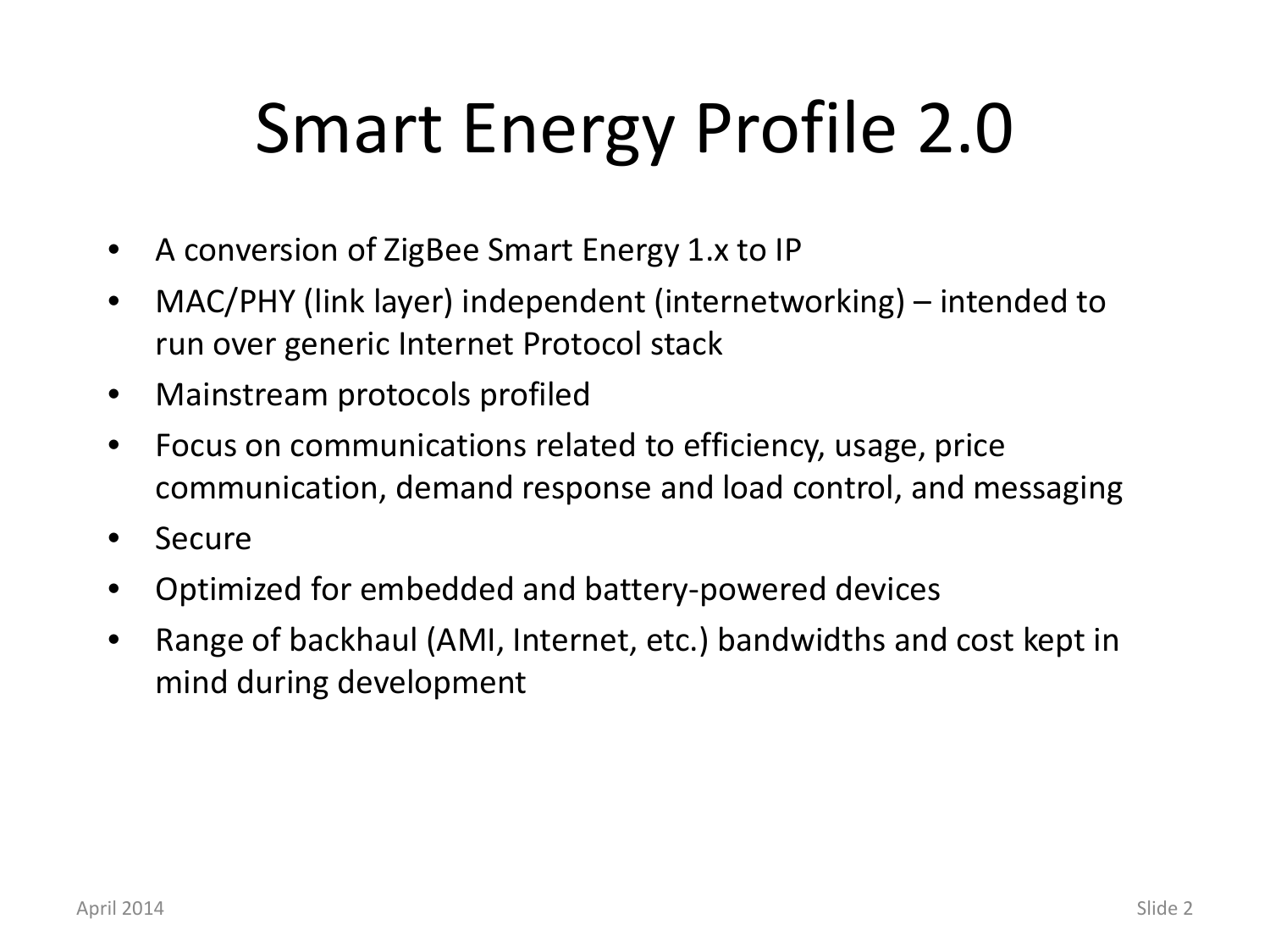## Standards Developed

- SEP2 originated in ZigBee Alliance, in conjunction with HomePlug Alliance in Smart Energy Working Group
- Upon completion, worked with IEEE and is now adopted as IEEE standard in 2013, now IEEE 2030.5™ - 2013
- Future development work will continue within the 2030.5 technical group, including a new work item soon after all testing is complete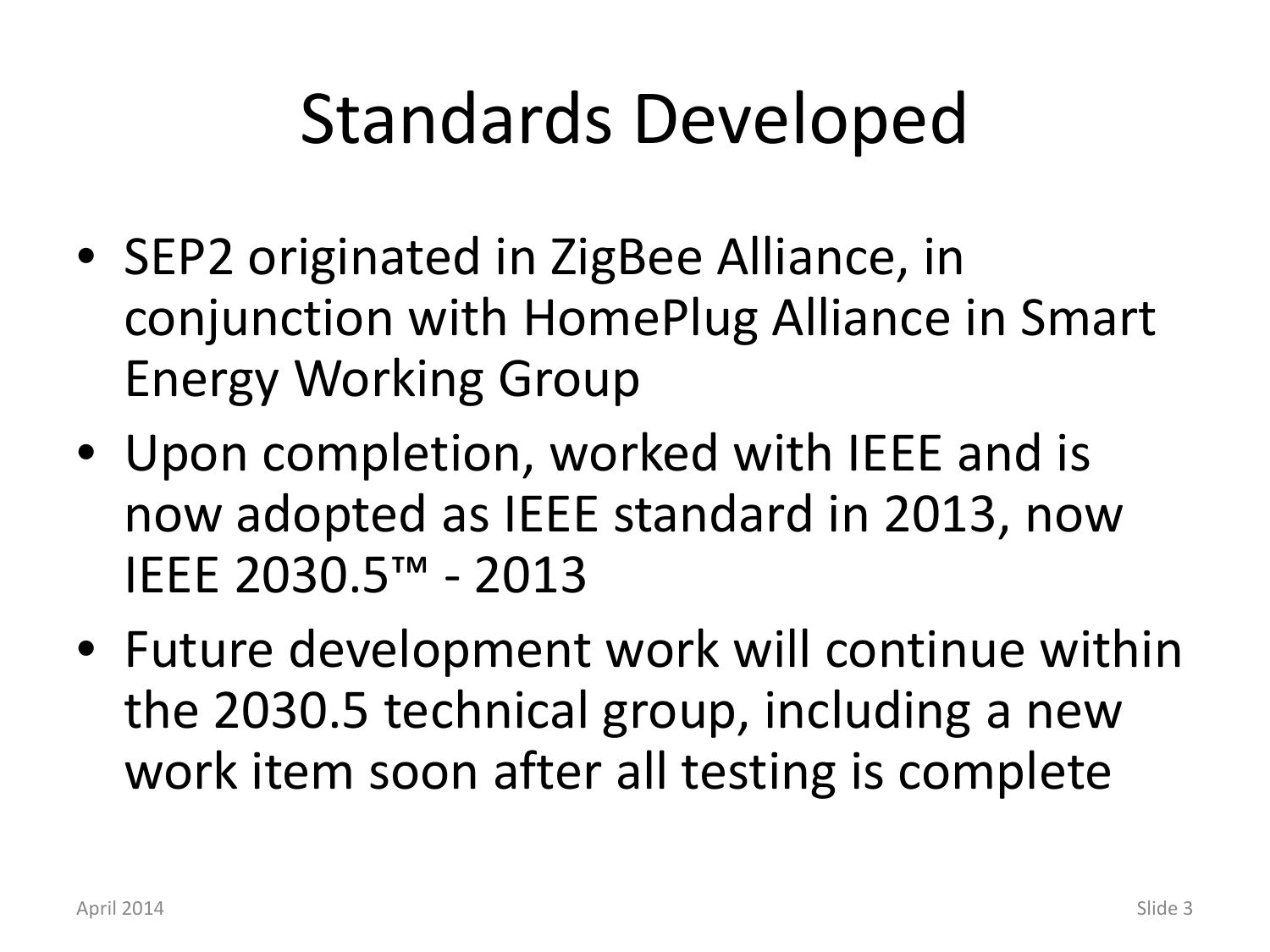# Large Stakeholder Buy-In

• Named as "Standards Identified by NIST" – National Institute of Standards and Technology - for the smart grid in the US\* -- a "low hanging fruit" standard

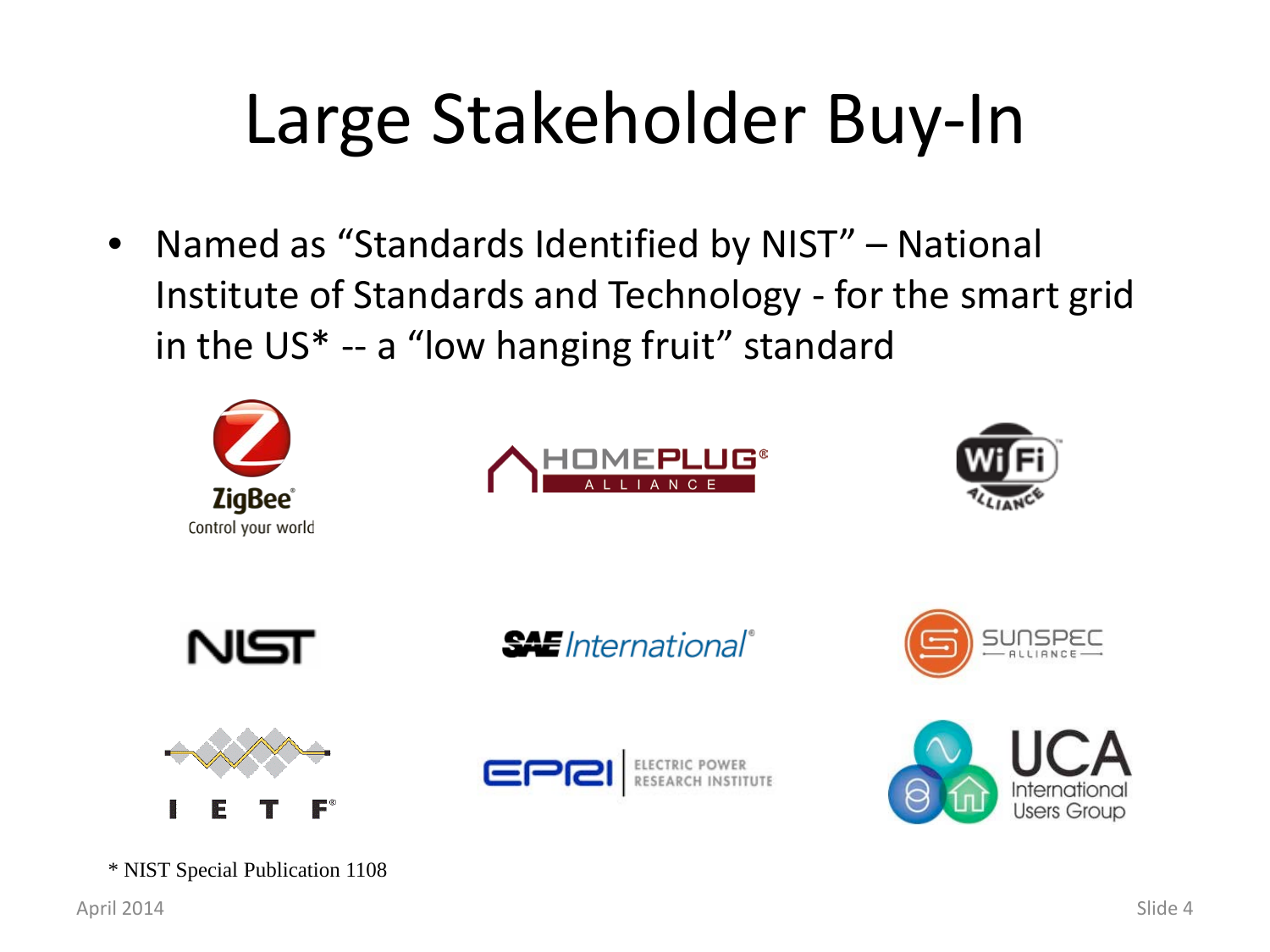# (Some) Features / Function Sets

- Price Communication
- Demand Response and Load Control
- Energy Usage Information / Metering Data
- Text Messaging
- Prepayment Metering
- Plug-In Electric Vehicles
- Distributed Energy Resources
- Billing Communication
- File Download / Update

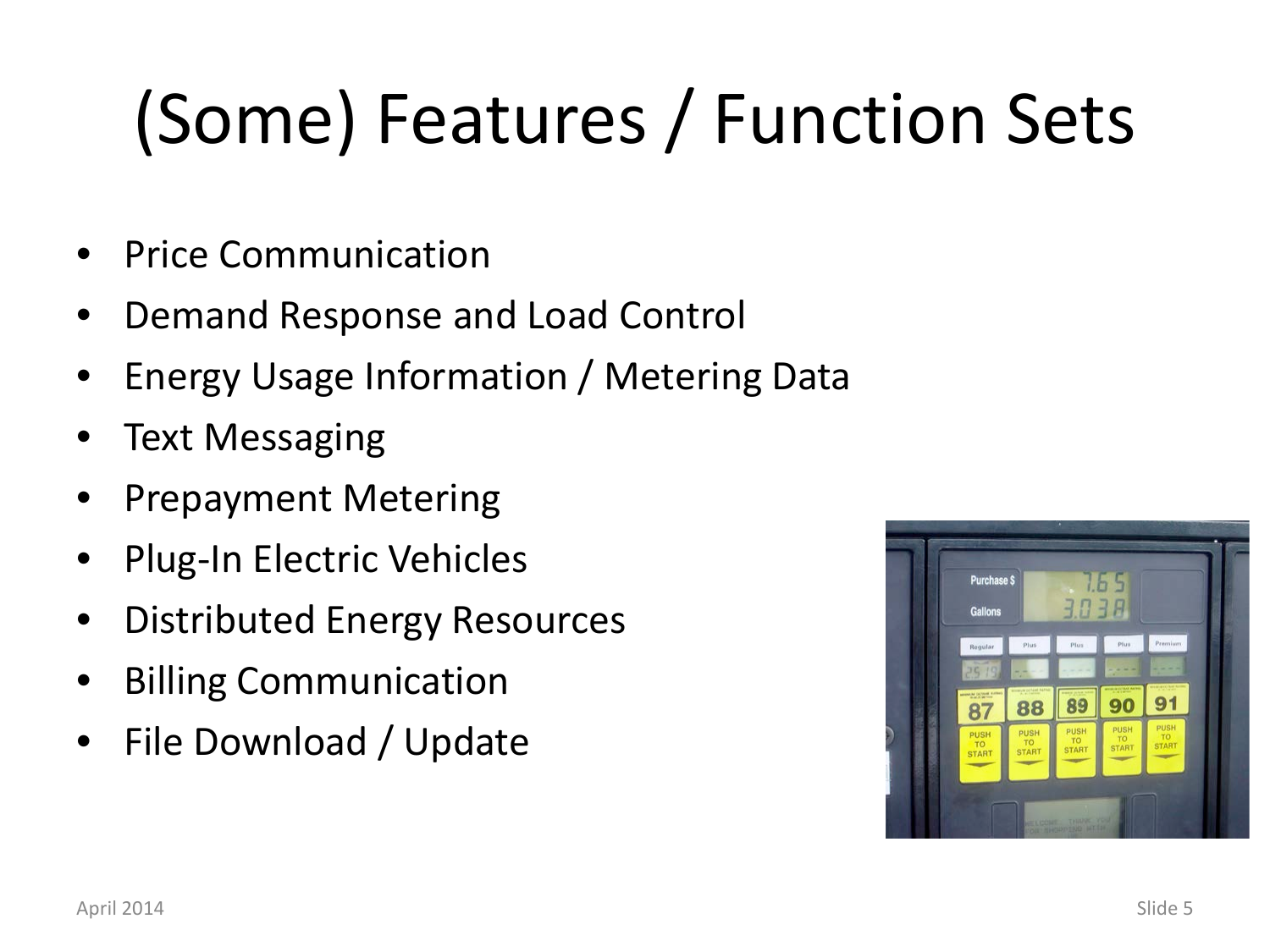# Example Applications

- **Smartphone**
- Tablet
- **Television**
- **Computer**
- Thermostat
- Smart Meter
- Pool Pump
- Water Heater
- Smart Appliance
- "ESI in the Sky"
- Plug-In Electric Vehicle
- Solar Inverter
- Energy Management System
- Building Management System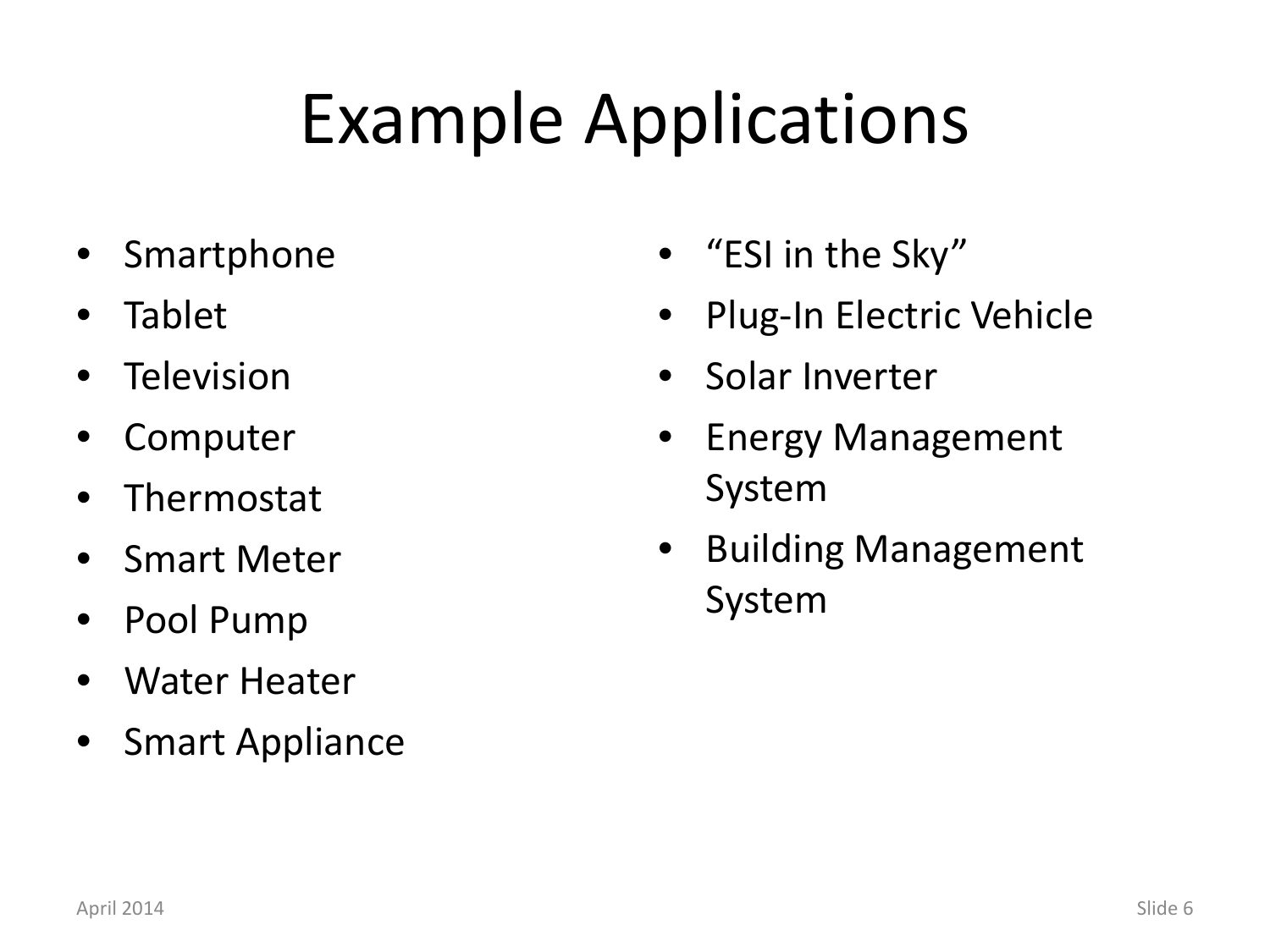#### Completion of Application Standard led to Consortium for SEP 2 Interoperability

- A collaboration focused on developing *consistent test and certification programs across multiple communications media to run the Smart Energy Profile 2.0*.
- Structure for multitude of industries to advance adoption and support best user experience.
- Industry technology associations may join the consortium as Sponsors, Promoters, or General members. The consortium offers Sponsors and Promoters the opportunity to develop materials that advance SEP2 interoperability. General members may have access to final material developed by the Sponsors and Promoters.
- The Consortium was incorporated as a mutual benefit non- profit corporation under California law.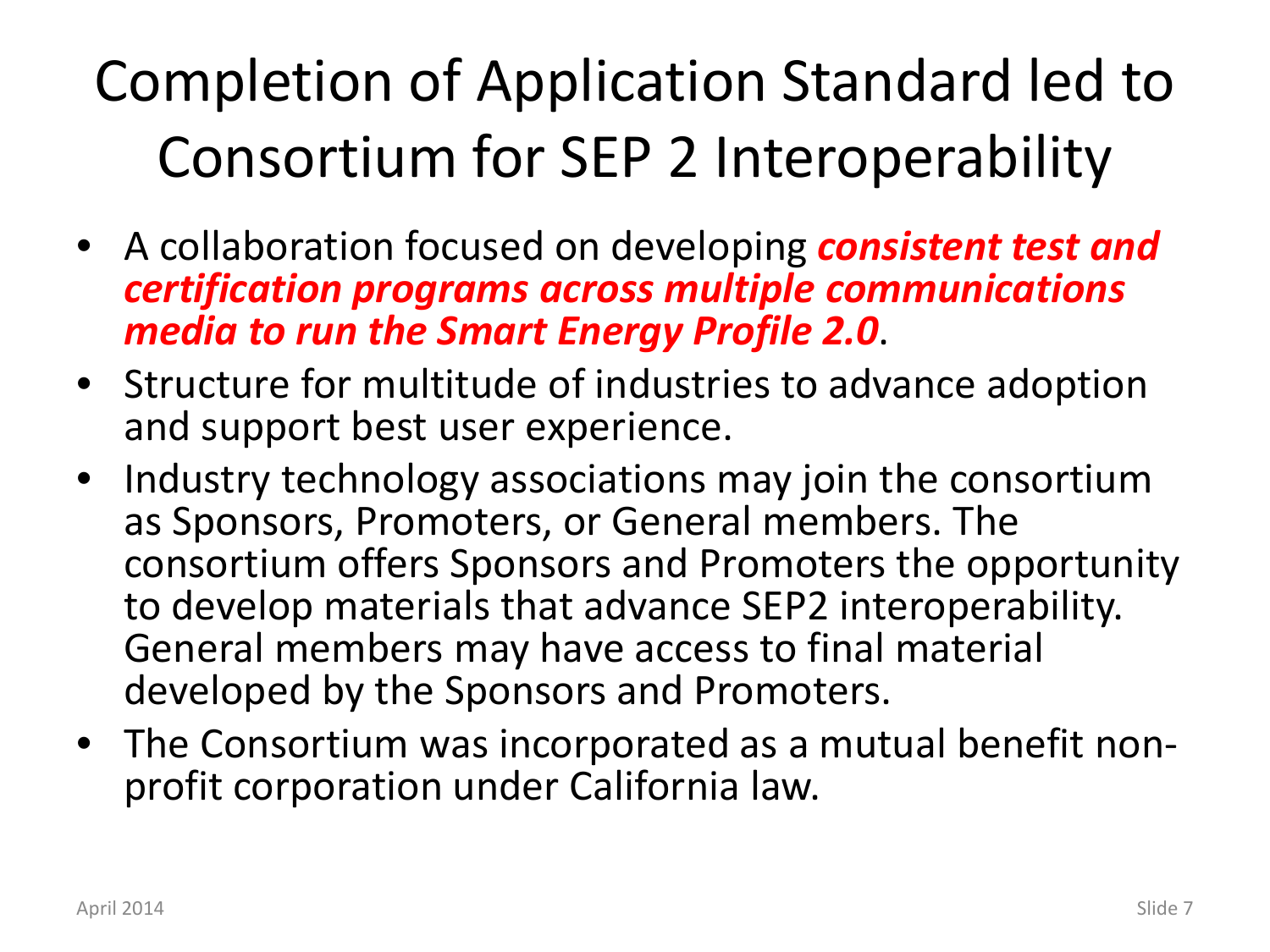## How does the Consortium Work?

- Industry trade associations join as Sponsors and Promoters members. Then, their respective members join the various CSEP committees and collaborate on the work of the Consortium using a coordinated set of processes, schedules, etc.
- These members are typically commercial companies involved in various markets that range from consumer electronics, white goods, telecommunications, electric power equipment and distribution, etc. These organizations may participate through their membership in Sponsor or Promoter organizations. There are no fees for these organizations to participate.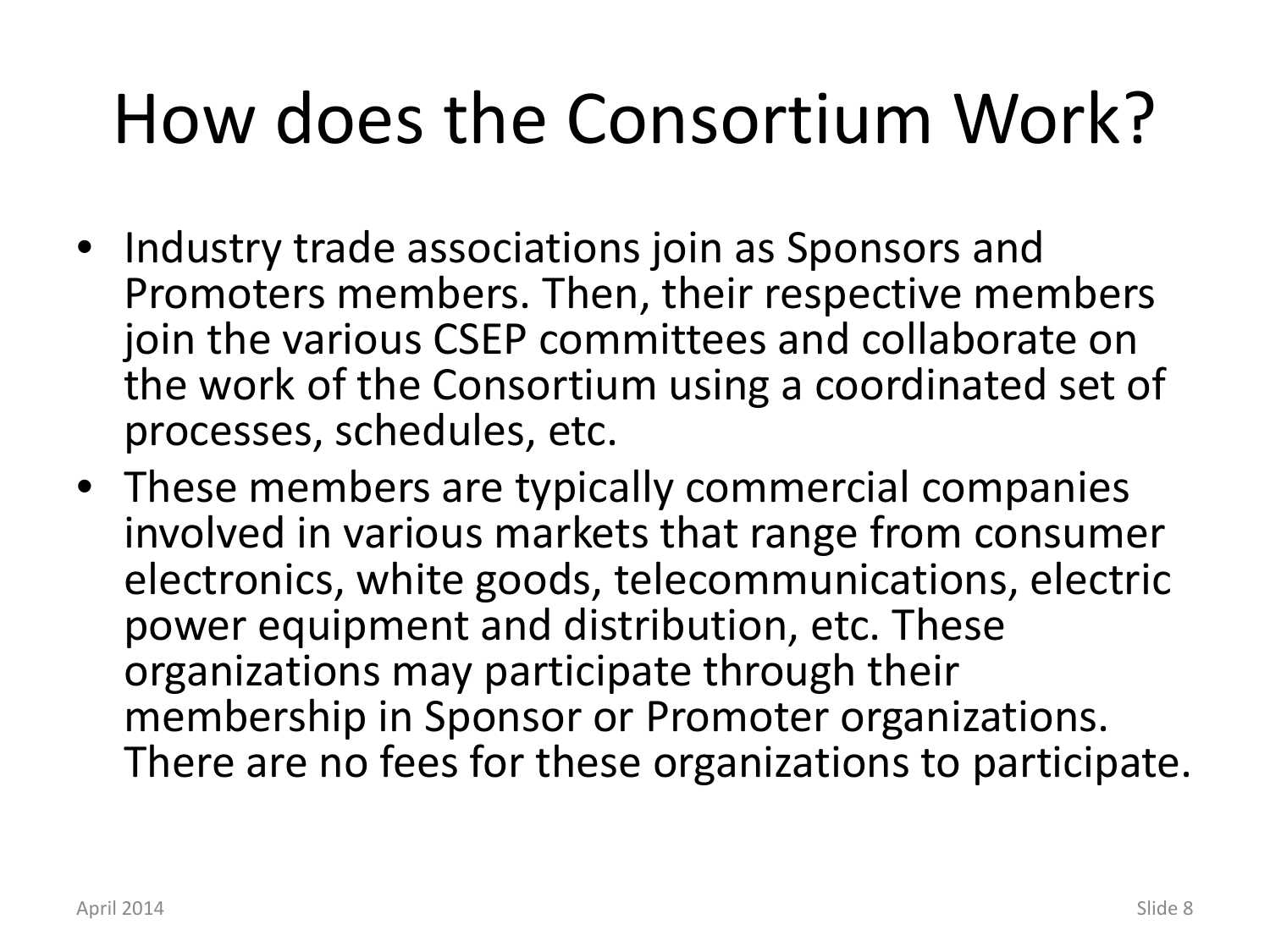## Current Makeup

- Sponsor Members include:
	- Bluetooth SIG
	- HomePlug Alliance
	- Wi-Fi Alliance
	- ZigBee Alliance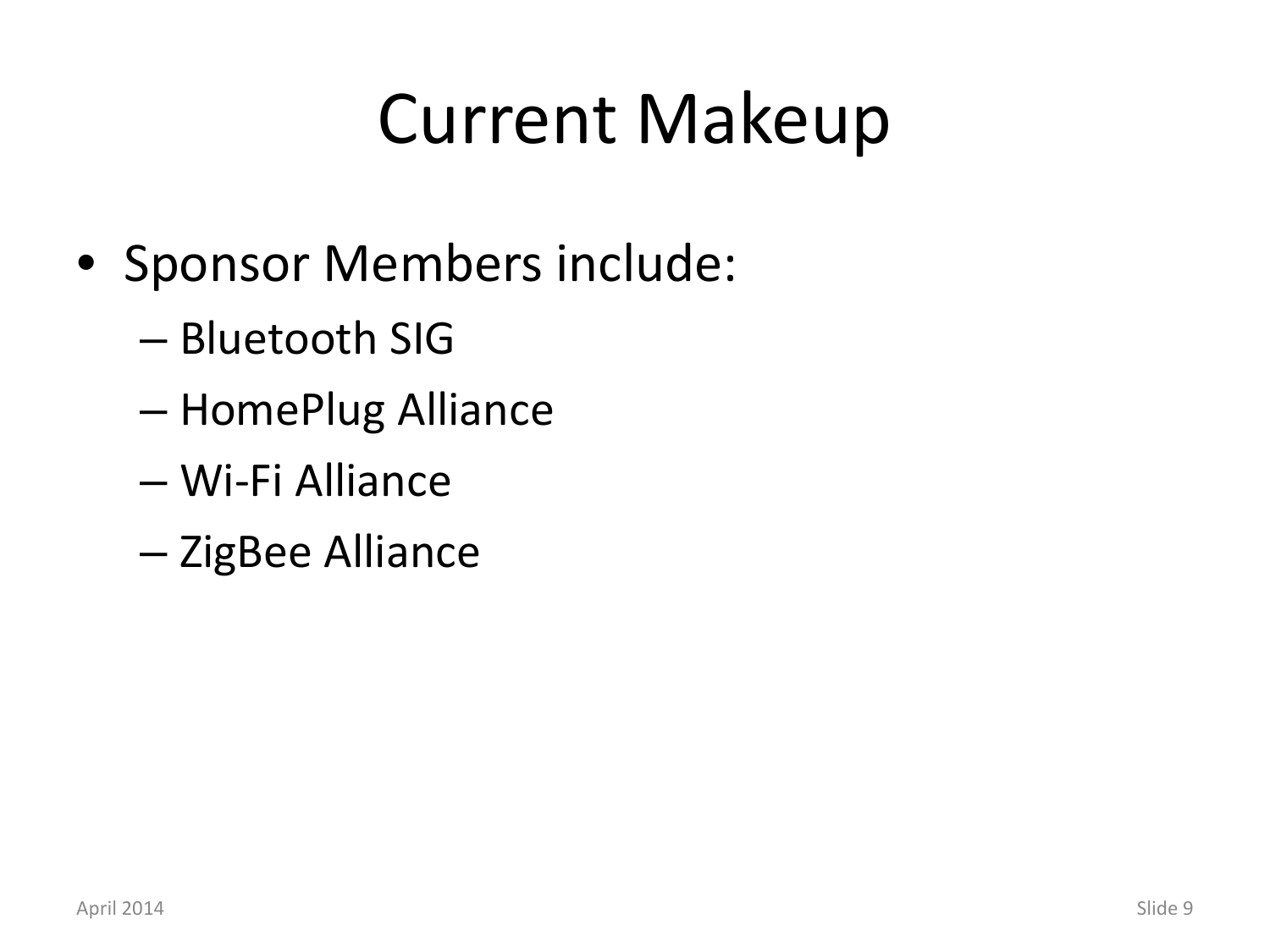## Current Status

- IEEE 2030.5™-2013 complete
- Consortium for SEP 2 Interoperability (CSEP) established
	- Joint testing and certification organization between HomePlug, Wi-Fi, ZigBee, and Bluetooth
	- Several interoperability events (typically once per month)
	- Testing also occurring over the Internet (the beauty of IP!)
- Conducting final testing and certification
- Common test harness(es), security certificates, test specifications and PICS

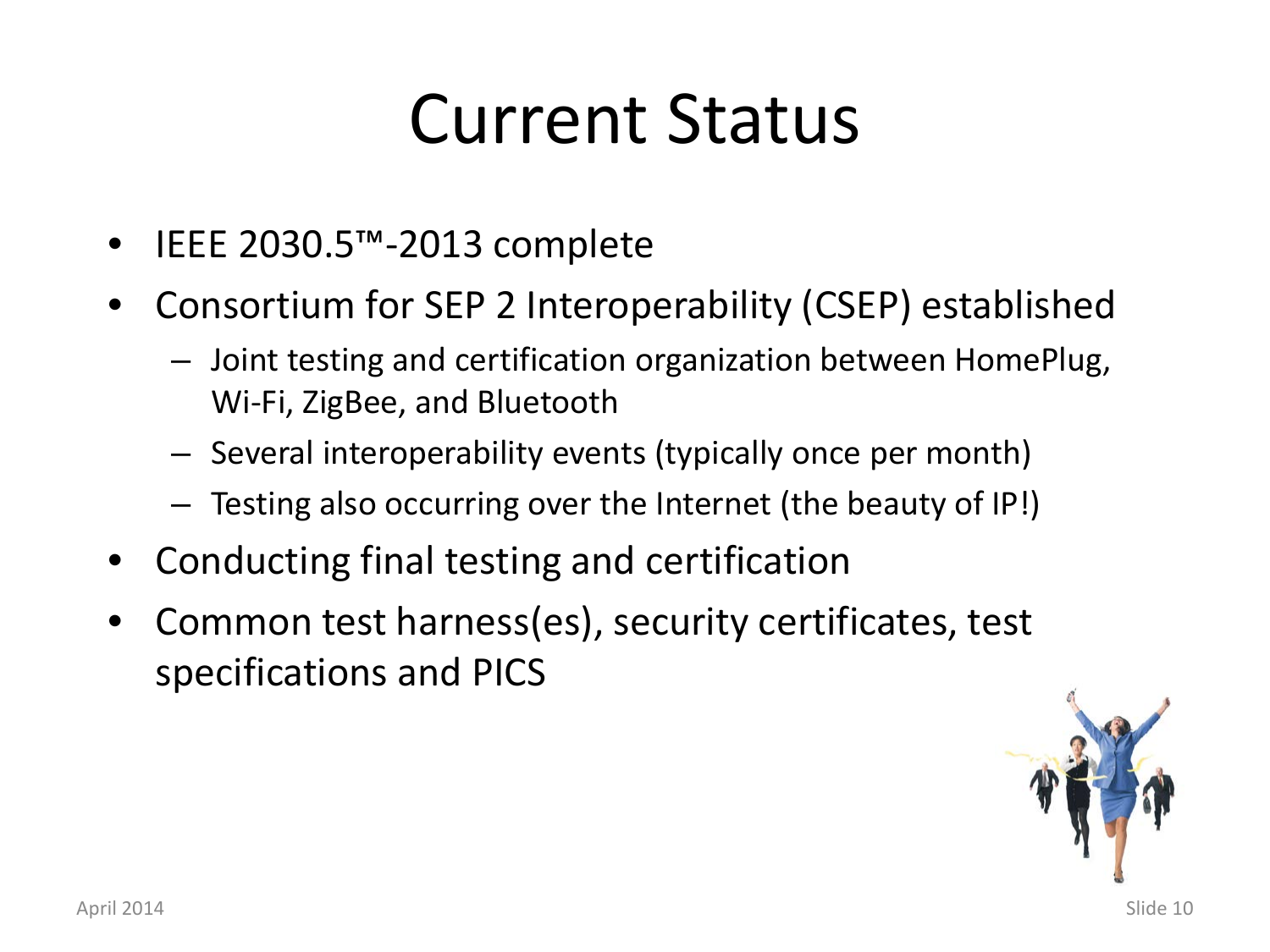## Interop Testing & Certification

- Several interops hosted by CSEP
- Nearly complete; 3<sup>rd</sup> gating event this week
- Certification will be executed by any CSEP Sponsor with the authority to qualify test laboratories to perform certifications according to the Test Materials. Qualified test houses will be able to certify equipment and use Consortium certification mark(s) to denote SEP 2 interoperability.